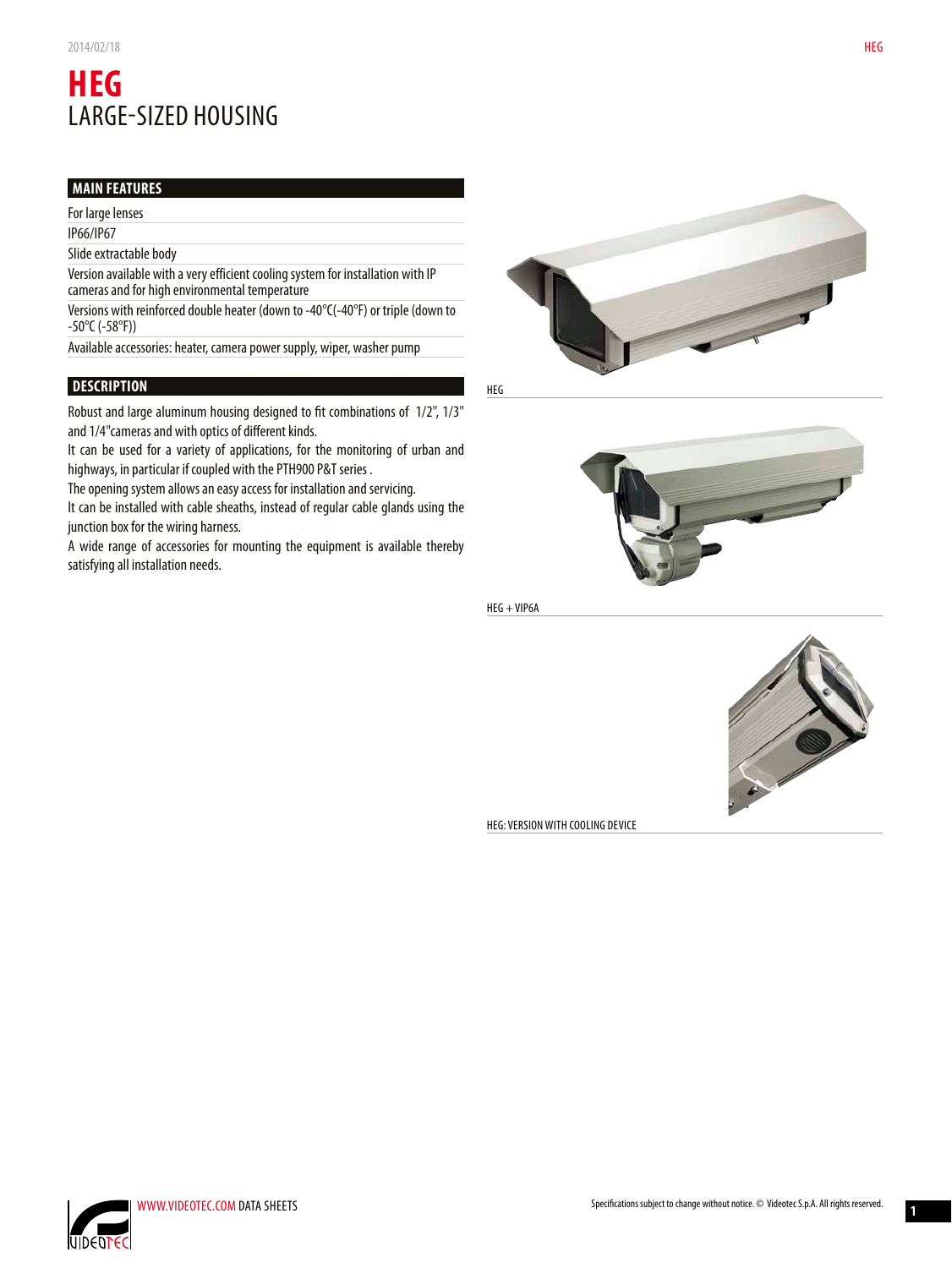### **GENERAL**

| Aluminium back and front cover plates                                                        |  |
|----------------------------------------------------------------------------------------------|--|
| Extruded aluminium body and external slide                                                   |  |
| Epoxypolyester powder painting, RAL9002 colour                                               |  |
| Stainless steel external screws                                                              |  |
| Supplied with instruction manual, desiccant bag, accessories for camera and lens<br>mounting |  |

#### **MECHANICAL**

| Cable glands: 3xM16                                                           |
|-------------------------------------------------------------------------------|
| Glass window (WxH): 94x80mm (3.7x3.1in)                                       |
| Internal usable area (WxH): 134x88mm (5.1x3.5in)                              |
| Internal usable area with double or triple heater (WxH): 100x88mm (3.9x3.5in) |
| Internal usable length (without accessories):                                 |
| HEG37 365mm                                                                   |
| HEG47 450mm (17.7in)                                                          |
| Internal usable length (with accessories):                                    |
| HEG37 273mm (10.8in)                                                          |
| HEG47 363mm (14.3in)                                                          |
| Unit weight: 4.1kg-9lb(HEG37), 4.7kg-10.3lb (HEG47)                           |

#### **ELECTRICAL**

| Heater (Ton 15°C±3°C (59°F ±5°F), Toff 22°C±3°C (77°F±5°F)) |  |
|-------------------------------------------------------------|--|
|-------------------------------------------------------------|--|

- Power supply/Consumption: IN 12Vdc/24Vac, 20W max
- Power supply/Consumption: IN 120/230Vac, 40W max, 80W max (double heater), 120W+4W(fan assisted triple heater)

Blower with thermostat Ton 35°C±3°C (95°F±5°F) Toff 20°C±3°C (71°F±5°F) for version with double filter

- IN 12Vdc, consumption 4W max
- IN 24Vac, consumption 4W max

Camera power supply

- IN 100-240Vac, 50/60Hz OUT 12Vdc, 1A
- IN 230Vac OUT 24Vac, 50/60Hz, 400mA

#### **ENVIRONMENT**

| Operating temperature with heating: $-20^{\circ}C / +60^{\circ}C$ ( $-4^{\circ}F / +140^{\circ}F$ )              |  |
|------------------------------------------------------------------------------------------------------------------|--|
| Operating temperature with double heater: -40 $\degree$ C / +60 $\degree$ C (-40 $\degree$ F / +140 $\degree$ F) |  |
| Operating temperature with triple heater: -50 $\degree$ C / +60 $\degree$ C                                      |  |
| Resistant to salty fog until 1000 hours (according to ISO9227)                                                   |  |

# **CERTIFICATIONS**

| HEG                                                           |  |
|---------------------------------------------------------------|--|
| CE EN61000-6-3, EN60065, EN50130-4                            |  |
| IP66/IP67 EN60529 with cable glands                           |  |
| IP44 EN60529 for models with cooling blower and double filter |  |
| VIP6A                                                         |  |
| CE EN61000-6-3, EN60065, EN50130-4                            |  |
| <b>IP66 EN60529</b>                                           |  |

| <b>ACCESSORIES</b>              |                                                                                                                                    |  |  |  |
|---------------------------------|------------------------------------------------------------------------------------------------------------------------------------|--|--|--|
| OHEPS19B                        | Wide range camera power supply IN 100-240Vac - OUT 12Vdc, 15W,<br>for VERSO, VERSO POLAR, VERSO COMPACT, HEG, HTG housings         |  |  |  |
| OHEPS20                         | Camera power supply IN 230Vac - OUT 24Vac, 10VA, for VERSO,<br>VERSO POLAR, VERSO COMPACT, HEG, HTG housings                       |  |  |  |
| OHEGBPS1B                       | Wide range camera power supply IN 100-240Vac - OUT 12Vdc<br>in weatherproof box, 15W, for VERSO, VERSO POLAR, HEG, HTG<br>housinas |  |  |  |
| OHEGBPS2B                       | Camera power supply IN 230Vac - OUT 24Vac in weatherproof box,<br>10VA, for VERSO, VERSO POLAR, HEG, HTG housings                  |  |  |  |
| OHEGBB                          | Weatherproof junction box                                                                                                          |  |  |  |
| VIP6A1                          | Wiper 230Vac for HEG housings                                                                                                      |  |  |  |
| VIP <sub>6</sub> A <sub>2</sub> | Wiper 24Vac for HEG housings                                                                                                       |  |  |  |
| WAS0V5L5M00                     | Water tank 5l, pump with delivery up to 5m (16ft), IN 230Vac-<br>24Vac-120Vac                                                      |  |  |  |
| WAS0V23L5M00                    | Water tank 23l, pump with delivery up to 5m (16ft), IN 230Vac-<br>24Vac-120Vac                                                     |  |  |  |
| WAS0V23L11M00                   | Water tank 23l, pump with delivery up to 11m (36ft), IN 230Vac-<br>24Vac-120Vac                                                    |  |  |  |
| WAS1V23L30M00                   | Water tank 23I, pump with delivery up to 30m (98ft) with water<br>floating, IN 230Vac                                              |  |  |  |
| WAS3V23L30M00                   | Water tank 231, pump with delivery up to 30m (98ft) with water<br>floating, IN 120Vac                                              |  |  |  |
| WASPT0V5L5M00                   | Water tank 5I, pump with delivery up to 5m (16ft), IN 230Vac-<br>24Vac-120Vac                                                      |  |  |  |
| WASPT0V23L5M00                  | Water tank 23l, pump with delivery up to 5m (16ft), IN 230Vac-<br>24Vac-120Vac                                                     |  |  |  |
|                                 | WASPT0V23L11M00 Water tank 23l, pump with delivery up to 11m (36ft), IN 230Vac-<br>24Vac-120Vac                                    |  |  |  |
|                                 | WASPT1V23L30M00 Water tank 23l, pump with delivery up to 30m (98ft) with water<br>floating, IN 230Vac                              |  |  |  |
|                                 | WASPT3V23L30M00 Water tank 23l, pump with delivery up to 30m (98ft) with water<br>floating, IN 120Vac                              |  |  |  |
| <b>DTWRX</b>                    | Data receiver for remote control of the wiper and WASPT range<br>pumps                                                             |  |  |  |
| <b>BRACKETS AND ADAPTORS</b>    |                                                                                                                                    |  |  |  |
| WBJA                            | Ceiling bracket with ball joint                                                                                                    |  |  |  |
| WCM5A                           | Ceiling bracket with ball joint                                                                                                    |  |  |  |
| WFWCA                           | Column bracket with joint                                                                                                          |  |  |  |
| <b>RELATED PRODUCTS</b>         |                                                                                                                                    |  |  |  |
| <b>PTH900</b>                   | Horizontal/vertical Pan & Tilt                                                                                                     |  |  |  |
| <b>SPARE PARTS</b>              |                                                                                                                                    |  |  |  |
| OHEGS37A000                     | Sunshield                                                                                                                          |  |  |  |
| OHEGS47A000                     | Sunshield HEG47                                                                                                                    |  |  |  |
| OHEH25B                         | Heater 12Vdc/24Vacfor HEG, HTG, AVTPSK, AVTPSC housings                                                                            |  |  |  |
| OHEH24B                         | Heater 120/230Vac for HEG. HTG. AVTPSK. AVTPSC housings                                                                            |  |  |  |

| DOTHE01   | Spacers for camera and lens                      |
|-----------|--------------------------------------------------|
| OHEGNMAN  | Cable glands, gaskets and screws                 |
| OHEGFA04  | Front cover with screws and gaskets              |
| OHEGFPN04 | Back cover with cable glands, gaskets and screws |

# **PACKAGE**

| <b>Model Number</b> | Weiaht      | <b>Dimensions (WxHxL)</b>                    | <b>Master carton</b> |   |
|---------------------|-------------|----------------------------------------------|----------------------|---|
| HEG37K1A000         | 4.1kg (9lb) | 19.5x20x52.5cm (7.7x7.9x20.7in)              |                      | 8 |
| <b>HEG47K1A000</b>  |             | 4.7kg (10.3lb) 19.5x20x62cm (7.7x7.9x24.4in) |                      | 6 |



**UIDEDTEC**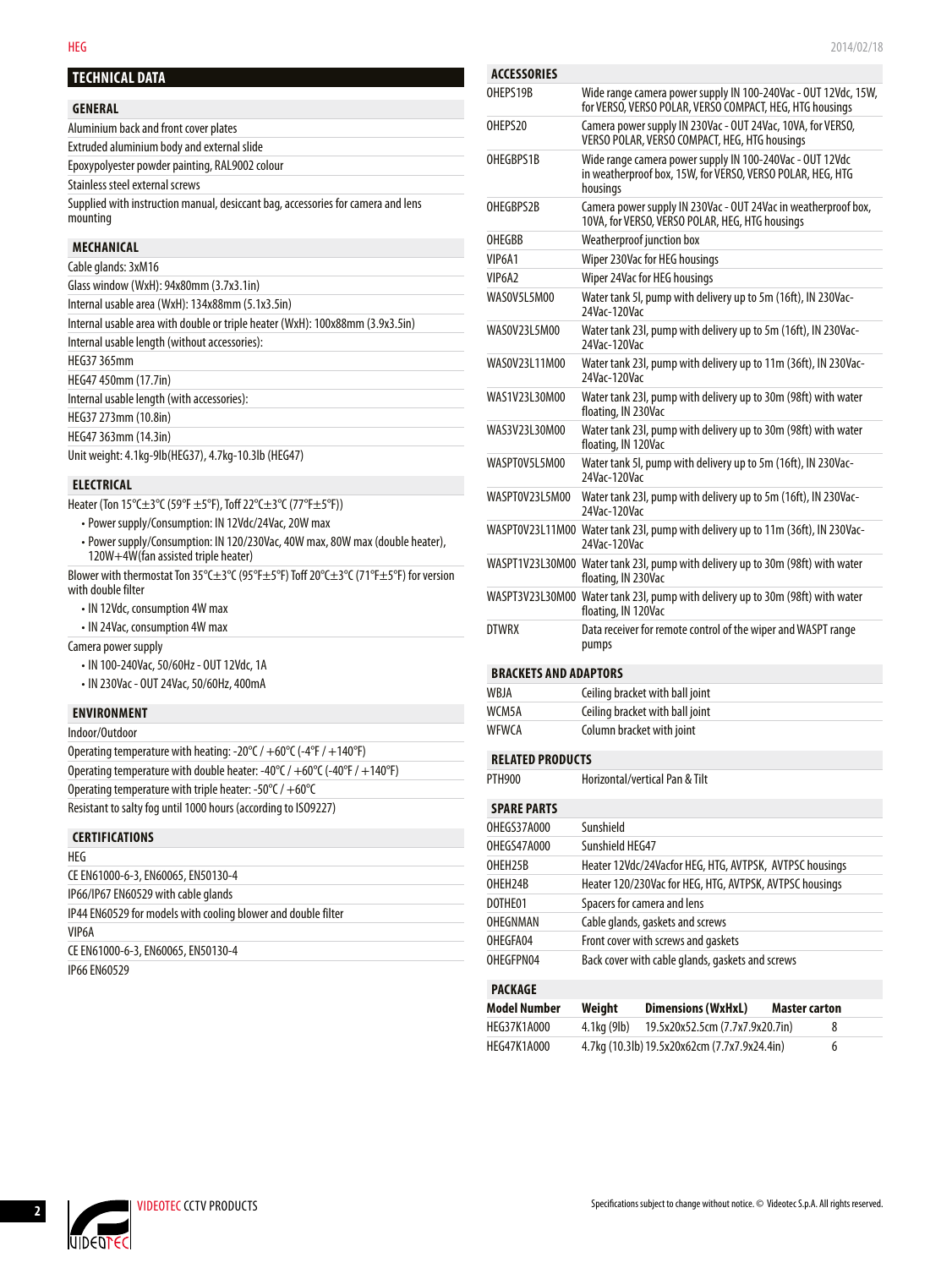| <b>AVAILABLE MODELS</b> |           |                                |                          |                                                 |                                                                                   |                                    |                                               |                          |
|-------------------------|-----------|--------------------------------|--------------------------|-------------------------------------------------|-----------------------------------------------------------------------------------|------------------------------------|-----------------------------------------------|--------------------------|
| <b>Model Number</b>     | Sunshield | <b>Heater</b><br>120Vac/230Vac | Heater<br>12Vdc/24Vac    | 24Vac fan with<br>double air<br>exchange filter | PS 100/240Vac IN.<br>OUT 12Vdc, 1A for<br>fan, with double<br>air exchange filter | <b>Double heater</b><br>120/230Vac | Triple fan-<br>assisted heating<br>120/230Vac | Max consumption          |
| HEG37K0A000             | ✓         | $\overline{\phantom{0}}$       | $\overline{\phantom{m}}$ | $\overline{\phantom{0}}$                        | -                                                                                 | $\overline{\phantom{0}}$           | $\overline{\phantom{0}}$                      | $\overline{\phantom{0}}$ |
| <b>HEG37K1A000</b>      | ✓         | ✓                              | $\qquad \qquad -$        | $\qquad \qquad =$                               | $\equiv$                                                                          | $\overline{\phantom{m}}$           | $\overline{\phantom{0}}$                      | 40W                      |
| <b>HEG37K1A074</b>      | ✓         | $\overline{\phantom{0}}$       | $\overline{\phantom{0}}$ | $\overline{\phantom{m}}$                        | $\overline{\phantom{0}}$                                                          | $\checkmark$                       | $\overline{\phantom{0}}$                      | 80W                      |
| HEG37K1A143             | ✓         | $\overline{\phantom{0}}$       | $\overline{\phantom{a}}$ | $\overline{\phantom{0}}$                        | $\overline{\phantom{0}}$                                                          | $\overline{\phantom{m}}$           | ✓                                             | <b>124W</b>              |
| <b>HEG37K2A000</b>      | ✓         | $\overline{\phantom{0}}$       | ✓                        | $\overline{\phantom{m}}$                        | $\overline{\phantom{0}}$                                                          | $\overline{\phantom{m}}$           | $\overline{\phantom{0}}$                      | 20W                      |
| <b>HEG47K1A000</b>      | ✓         | ✓                              | $\overline{\phantom{m}}$ | $\overline{\phantom{0}}$                        | $\equiv$                                                                          | $\overline{\phantom{0}}$           | $\qquad \qquad \qquad$                        | 40W                      |
| <b>HEG47K1A018</b>      | ✓         | ✓                              | $\overline{\phantom{0}}$ | $\overline{\phantom{0}}$                        | ✓                                                                                 | $\qquad \qquad -$                  | ۰                                             | 44W                      |
| <b>HEG47K2A000</b>      | ✓         | $\qquad \qquad$                | ✓                        | $\qquad \qquad =$                               | $\equiv$                                                                          | $\qquad \qquad -$                  | -                                             | <b>20W</b>               |
| <b>HEG47K2A016</b>      | ✓         | $\overline{\phantom{0}}$       | ✓                        | ✓                                               | -                                                                                 | $\overline{\phantom{0}}$           | $\overline{\phantom{0}}$                      | 24W                      |

# **TECHNICAL DRAWINGS**

*Sizes in millimeters.*





**3**